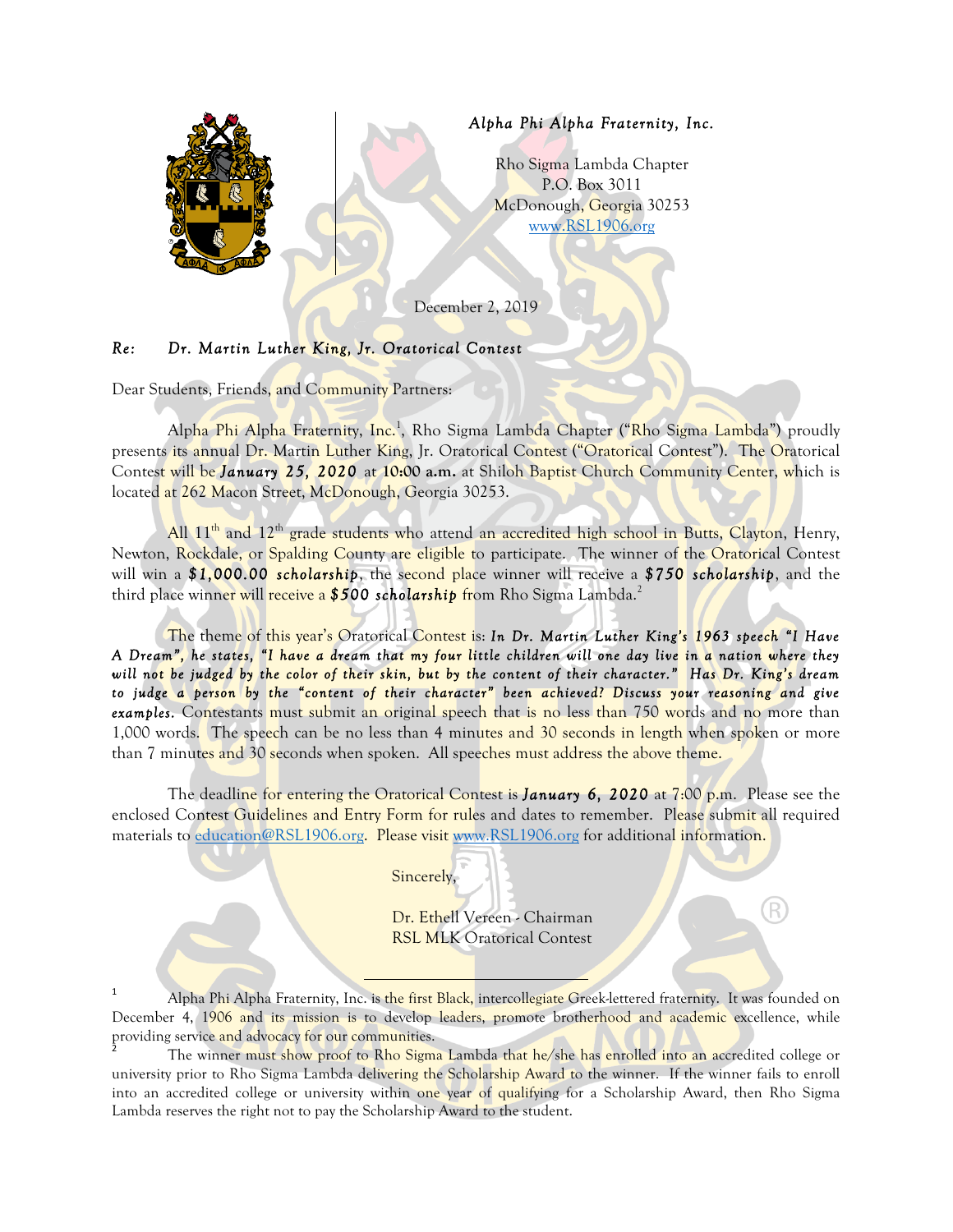## Rho Sigma Lambda Chapter

# *Dr. Martin Luther King, Jr. Oratorical Contest*

**Contest Guidelines**

#### **Theme**

• The theme of the annual Dr. Martin Luther King, Jr. Oratorical Contest is: *In Dr. Martin Luther King's 1963 speech "I Have A Dream", he states, "I have a dream that my four little children will one day live in a nation where they will not be judged by the color of their skin, but by the content of their character." Has Dr. King's dream to judge a person by the "content of their character" been achieved? Discuss your reasoning and give examples.* Each Contestant must discuss this theme or Rho Sigma Lambda reserves the right to disqualify the Contestant from the Contest.

#### **Eligibility**

• An  $11<sup>th</sup>$  or  $12<sup>th</sup>$  grade student attending an accredited high school – public or private – in Butts, Clayton, Henry, Newton, Rockdale, or Spalding County.

#### **Speech Organization**

- The speech shall be prepared by the Contestant and shall be original.
- The speech shall be typewritten, double-spaced, using standard college English and shall be no less than 750 words and no more than 1,000 words.
- The speech shall be logical, correct in form, and the Contestant must address the theme.
- The speech must show a command of vocabulary and comply with English grammar and punctuation rules.
- The Contestant must be comfortable delivering their speech orally, with an emphasis on enunciation/pronunciation, vocal control, eye contact, and memorization.

# **Preliminary Evaluation and Mandatory speech development workshop**

- Contestants must submit their completed Entry Form and their speech to the Rho Sigma Lambda Chapter Oratorical Committee by January 6, 2020 at 7:00 p.m. Please send applications to [education@RSL1906.org](mailto:education@RSL1906.org).
- Contestants must attend a mandatory speech development workshop on January 18, 2019 from 10:00 a.m. to 12:00 p.m. at Shiloh Baptist Church in McDonough, Georgia. Members of Rho Sigma Lambda and the Shiloh Baptist Church Toastmaster Club will lead a discussion on keys to drafting a winning speech. In addition, Contestants will have an opportunity to practice their public speaking through fun and interactive games.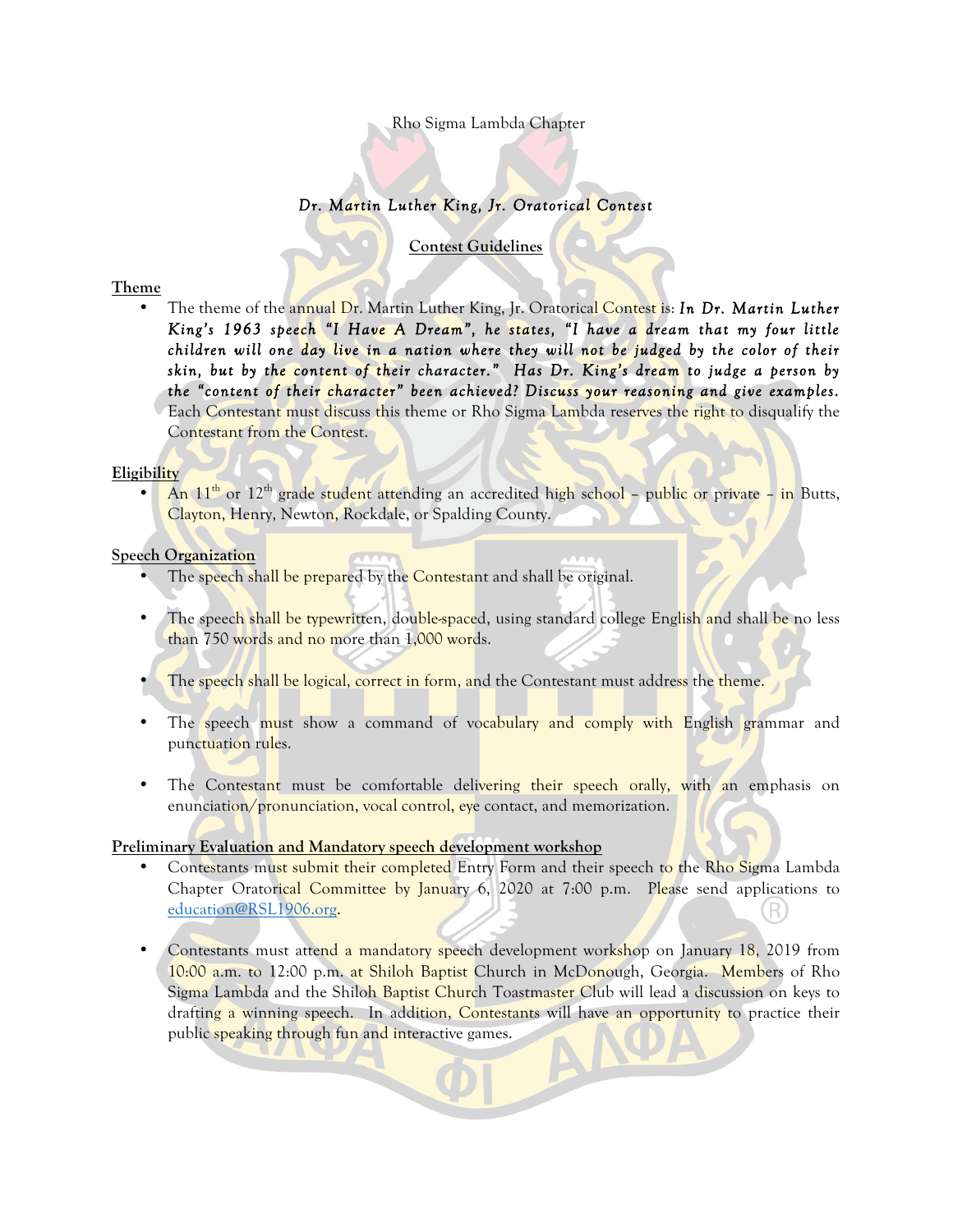• Contestants must submit their final speech to the Oratorical Chair by January 6, 2020 for review. Finalists will be selected to compete in the Oratorical Contest on January 10, 2020 at Shiloh Baptist Church Community Center in McDonough, Georgia.

#### **Scoring Criteria – Written Presentation of Speech**

| Criteria                                                                                          | Possible Points |
|---------------------------------------------------------------------------------------------------|-----------------|
| Intellectual Quality of Content - The issue is addressed with creative                            |                 |
| solutions, insights and a fresh perspective.                                                      |                 |
| <b>Logic Flow</b> – The arguments made in the opening are supported with related facts,           |                 |
| ideas, examples and research throughout the body of the speech, and the conclusions 15            |                 |
| drawn are based upon these supported arguments.                                                   |                 |
| Grammar – Structure of sentences and choice of vocabulary allows for issues to be $\frac{15}{15}$ |                 |
| identified precisely and arguments to be explained concisely.                                     |                 |
| Total Score for Written Speech                                                                    | 50              |

## **Scoring Criteria – Oral Presentation of Speech**

| Criteria                                                                            | <b>Possible Points</b> |
|-------------------------------------------------------------------------------------|------------------------|
| Vocalization & Memorization - Speaking volume varies to enhance                     |                        |
| emotional quality. Full pitch and variations in speaking rate adds to the impact of | 15                     |
| the speech.                                                                         |                        |
| Non-Verbal Communication - Eye Contact with varying sections of audience.           |                        |
| Posture, facial expressions, & hand movement are aligned with content and add       | 15                     |
| <i>value</i> to presentation.                                                       |                        |
| Grammar & Diction - Structure of sentences and choice of vocabulary allows          | 15                     |
| for issues to be identified precisely and arguments to be explained concisely.      |                        |
| Audience Engagement & Response - Delivery of speech peeks audience                  |                        |
| attention and interests. Reaction of audience following the completion of the       |                        |
| speech.                                                                             |                        |
| Total Score for Oral Presentation of Speech                                         | 50                     |

# **Timing (Final Competition)**

For those Contestants selected to compete in the final round of the Oratorical Competition, the following rules and guidelines will apply:

- A speaker will be disqualified from the Oratorical Competition if he/she speaks less than 4 minutes and 30 seconds or more than 7 minutes and 30 seconds.
- The timers shall be seated in such a position that warning signals will be clearly visible to the speakers. The green and amber-warning signals will remain up for one (1) minute.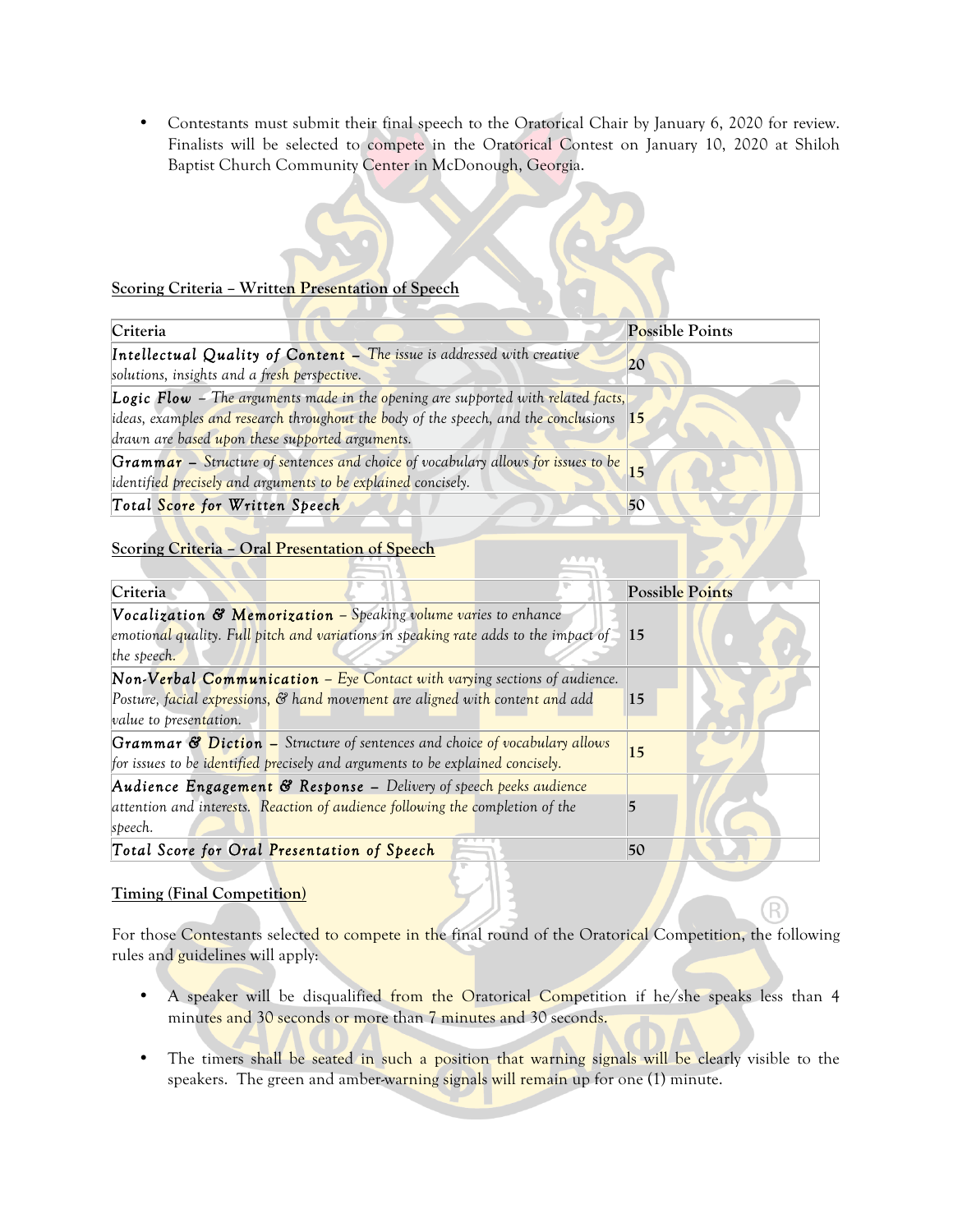- Speakers should not start their speech until completion of introductory applause. Timing shall begin with the first word the contestant speaks.
- Timers shall warn the speaker with a green sign after he/she has spoken for five (5) minutes. An amber sign will be turned on after six (6) minutes and the red sign will be after seven (7) minutes and will remain on until the conclusion of the speech.

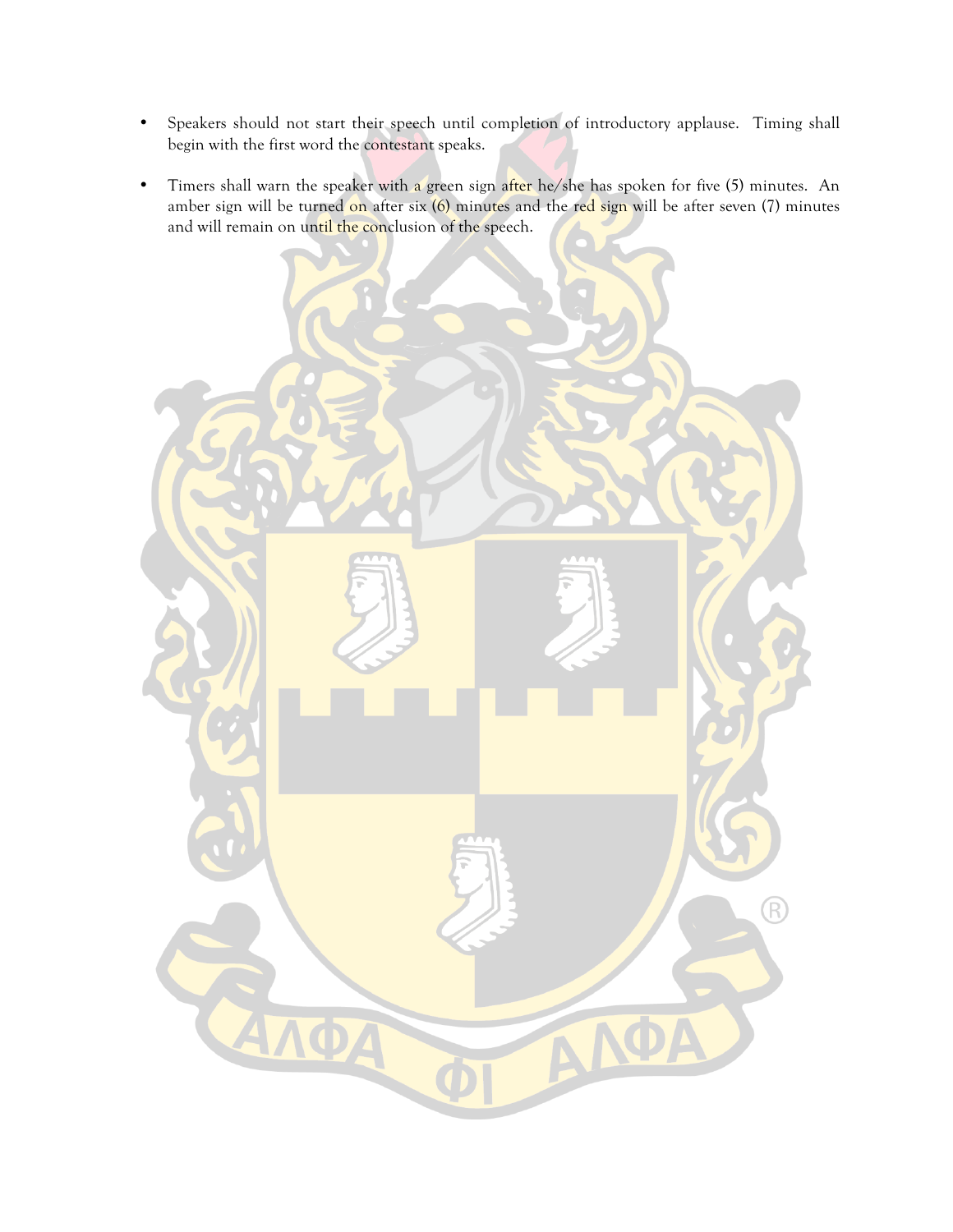#### *Dr. Martin Luther King, Jr. Oratorical Contest*

*In Dr. Martin Luther King's 1963 speech "I Have A Dream", he states, "I have a dream that my four little children will one day live in a nation where they will not be judged by the color of their skin, but by the content of their character." Has Dr. King's dream to judge a person by the "content of their character" been achieved? Discuss your reasoning and give examples.*

|                                                | <b>Entry Form</b>            |
|------------------------------------------------|------------------------------|
|                                                |                              |
|                                                |                              |
| Extracurricular Activities                     |                              |
| Home Address                                   |                              |
| Home Telephone __________                      | Alternate Telephone ________ |
| Email Address                                  |                              |
|                                                |                              |
| Parent(s) / Guardians (s) Telephone Number ___ |                              |
| Contestant's Pledge:                           |                              |

I will participate in all required training workshops, the Oratorical Contest Date, and if I am the Winner of the Oratorical Contest, I will deliver my speech at the Rho Sigma Lambda Chapter Monthly meeting in June 2020. My written speech will be original. If I include the words or expressions of others, I will reference them properly. If I am selected as a finalist, I will work diligently to invite family and friends to attend the contest and luncheon to support me. I further consent to have my name, image, voice, likeness, speech, and biographical information ("Likeness") captured by photograph, videotape, and/or otherwise recorded by Rho Sigma Lambda (or its agents). I grant Rho Sigma Lambda the right to use my Likeness for any purpose, commercial or non-commercial, as it may see fit. This grant of permission is made on a royalty-free, perpetual, irrevocable, non-exclusive basis, and will apply in any media now known or later invented, and with the express understanding that I will not be given a right of approval or advance notice of any particular use of my Likeness.

| Contestant Signature                                 |  |
|------------------------------------------------------|--|
| Date                                                 |  |
| Parent Signature (Required if under 18 years of age) |  |
| Date                                                 |  |